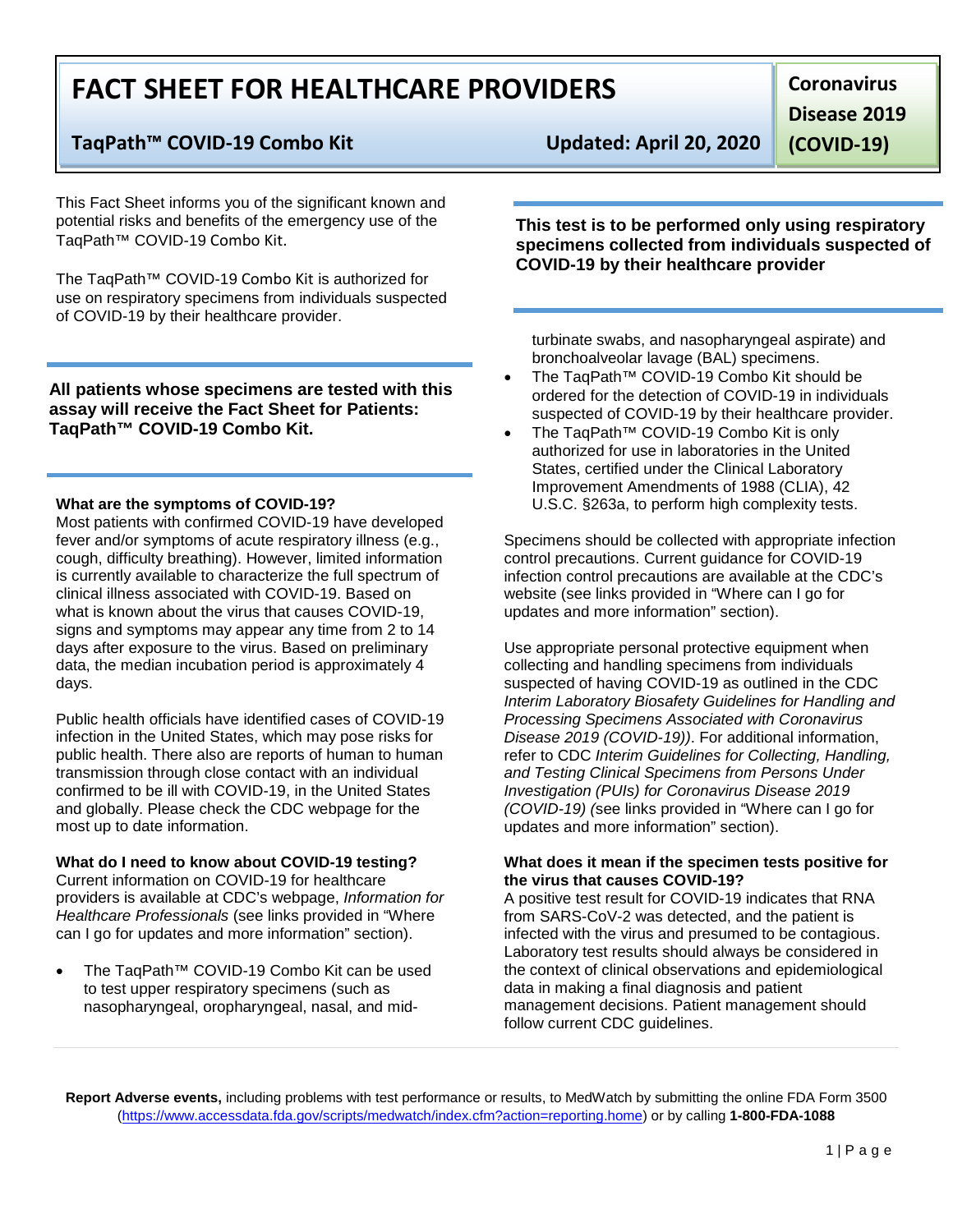# **FACT SHEET FOR HEALTHCARE PROVIDERS**

# **TaqPath™ COVID-19 Combo Kit Updated: April 20, 2020**

The TaqPath™ COVID-19 Combo Kit has been designed to minimize the likelihood of false positive test results. However, in the event of a false positive result, risks to patients could include the following: a recommendation for isolation of the patient, monitoring of household or other close contacts for symptoms, patient isolation that might limit contact with family or friends and may increase contact with other potentially COVID-19 patients, limits in the ability to work, the delayed diagnosis and treatment for the true infection causing the symptoms, unnecessary prescription of a treatment or therapy, or other unintended adverse effects.

All laboratories using this test must follow the standard confirmatory testing and reporting guidelines according to their appropriate public health authorities.

#### **What does it mean if the specimen tests negative for the virus that causes COVID-19?**

A negative test result for this test means that SARS-CoV-2 RNA was not present in the specimen above the limit of detection. However, a negative result does not rule out COVID-19 and should not be used as the sole basis for treatment or patient management decisions. A negative result does not exclude the possibility of COVID-19.

When diagnostic testing is negative, the possibility of a false negative result should be considered in the context of a patient's recent exposures and the presence of clinical signs and symptoms consistent with COVID-19. The possibility of a false negative result should especially be considered if the patient's recent exposures or clinical presentation indicate that COVID-19 is likely, and diagnostic tests for other causes of illness (e.g., other respiratory illness) are negative. If COVID-19 is still suspected based on exposure history together with other clinical findings, re-testing should be considered in consultation with public health authorities.

Risks to a patient of a false negative include: delayed or lack of supportive treatment, lack of monitoring of infected individuals and their household or other close contacts for symptoms resulting in increased risk of

**Coronavirus Disease 2019 (COVID-19)**

spread of COVID-19 within the community, or other unintended adverse events.

## **What is an EUA?**

The United States (U.S.) FDA has made this test available under an emergency access mechanism called an Emergency Use Authorization (EUA). The EUA is supported by the Secretary of Health and Human Service's (HHS's) declaration that circumstances exist to justify the emergency use of in vitro diagnostics (IVDs) for the detection and/or diagnosis of the virus that causes COVID-19.

An IVD made available under an EUA has not undergone the same type of review as an FDA-approved or cleared IVD. FDA may issue an EUA when certain criteria are met, which includes that there are no adequate, approved, available alternatives, and based on the totality of scientific evidence available, it is reasonable to believe that this IVD may be effective in the detection of the virus that causes COVID-19.

The EUA for this test is in effect for the duration of the COVID-19 declaration justifying emergency use of IVDs, unless terminated or revoked (after which the test may no longer be used).

**Report Adverse events,** including problems with test performance or results, to MedWatch by submitting the online FDA Form 3500 [\(https://www.accessdata.fda.gov/scripts/medwatch/index.cfm?action=reporting.home\)](https://www.accessdata.fda.gov/scripts/medwatch/index.cfm?action=reporting.home) or by calling **1-800-FDA-1088**